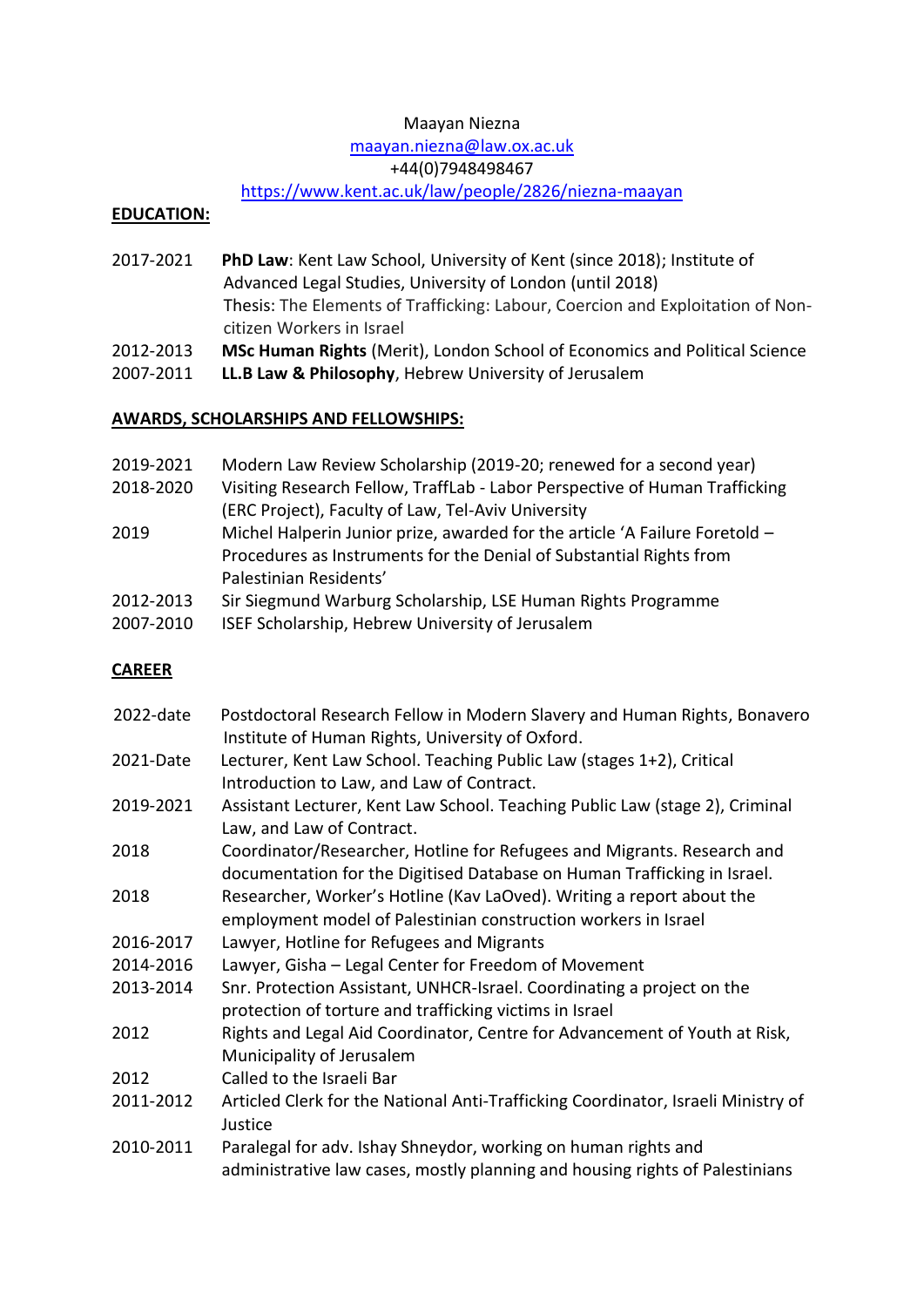2008-2009 Research Assistant to Dr. Orit Kamir on implementations of the law against sexual harassment, Hebrew University

#### **PUBLICATIONS**

#### **Work in progress/under review**

Entry Fees: Non-citizen Workers, Debt and Gate-Keepers. Honourable mention in the *Law and Political Economy Writing Prize, Harvard Law School Political Economy Associatio*n, June 2021

M. Niezna and G. Davidov. 'Consent in Contracts of Employment'. In preparation.

#### **Peer-reviewed articles**

Paper Chains: Tied Visas, migration policies and legal coercion. Forthcoming in the *Journal of Law and Society*, Summer 2022

M. Niezna and P. Agarwal. 'Self-education and collective learning: forming a critical 'modern slavery' study group'. *Anti-Trafficking Review* 17:133-139 (2021).

M. Niezna, Y. Kurlander and H. Shamir. 'Underlying Conditions: The Increased Vulnerability of Migrant Workers under COVID-19 in Israel'. *Journal of Modern Slavery* 6(2):133-158 (2021)

Y. Kurlander, M. Niezna and H. Shamir. 'COVID-19's Impact on Non-Israeli Workers: Vulnerability, Commodification and Hope'. *Israeli Sociology 21(2):82-89* (2021) [Hebrew]

### **Edited collections**

H. Shamir and M. Niezna (eds.), An Alternative Anti-Trafficking Action plan: A Proposed Model Based on a Labor Approach to Trafficking, *TraffLab Research Group Policy Paper*, Tel Aviv University (2020) (104 pages)

H. Shamir, M. Niezna and H. Ben Israel (eds.) *Law, Society & Culture: Trafficking in Persons*  (Tel-Aviv University, forthcoming 2022) [Hebrew]

#### **Non peer-reviewed articles**

Book review: Amy Weatherburn, 'Labour Exploitation in Human Trafficking Law.' Forthcoming in the *Industrial Law Journal*, Summer 2022.

'Offenses against Liberty: Between the Criminal and the Administrative Law'. *'HaMishpat' Online: Human Rights*. 102:4-20 (2020) [Hebrew]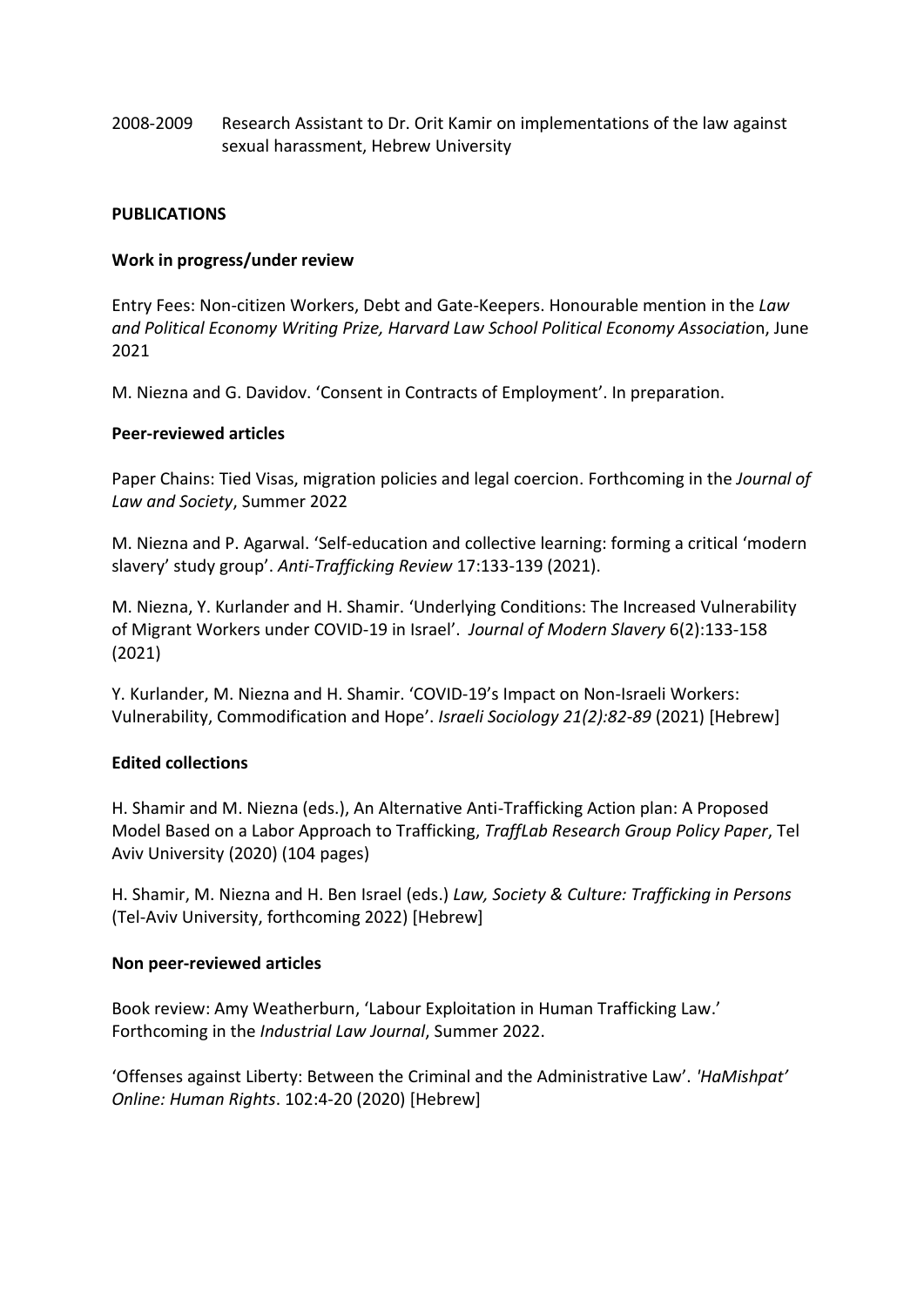'Identification and Enforcement'. In Hila Shamir and Maayan Niezna (eds), *An Alternative Anti-Trafficking Action Plan: A Proposed Model Based on a Labor Approach to Trafficking* (TraffLab Research Group Policy Paper, Tel Aviv University 2020).

'Under Control: Palestinian Workers in Israel During COVID-19'. *Border Criminologies* (2020)

'Consent, Sex and 'Sexceptionalism': Comments on Robin West's 2019 Chorley Lecture, 'Consent, Legitimation and Dysphoria''. *Modern law Review Forum* (2019)

'A Failure Foretold – Procedures as Instruments for the Denial of Substantial Rights from Palestinian Residents'. *Tel Aviv University Journal of Law & Social Change* (*Ma'asei Mishpat*) 9(2): 127-157 (2018). [Hebrew]

'The Concept of Human Dignity in Israeli Jurisprudence'. In Alon Harel, Einav H. Morgenstern, Yaniv Lushinsky (Eds.) *LGBTQ Rights in Israel: Gender Identity, Sexual Orientation and the Law*. Jerusalem: The Harry and Michael Sacher Institute for Legislative Research and Comparative Law, Nevo Publishers. 289-305 (2016) [Hebrew]

'And he shall rule over you – The acquittal of Goel Ratzon from the count of holding a person under conditions of slavery'. *'HaMishpat' Online: Human Rights*. 34:4-17 (2014) [Hebrew]

### **Policy publications**

M. Niezna and M. Tadjer. 'Situation Report: Developments and Reform in the Employment Conditions of Palestinians in Israel'. Report of Kav LaOved (Worker's Hotline) (2021) (54 pages)

'The Occupation of Labor - Employment of Palestinian Workers in Israel'. Report of Kav LaOved (Worker's Hotline) (2018) (45 pages)

'Hand on the Switch - Who's responsible for Gaza's infrastructure crisis?' Report of Gisha-LCFM (2017) (34 pages)

### **SELECT CONFERENCE PAPERS PRESENTED:**

'Status, control and non-citizenship: Palestinian workers in Israel', Socio-Legal Studies Association Annual Conference, April 2022

'Slow Movement: Changes and persistence in regulation of Palestinian workers in Israel', Labour Law Research Network Conference, June 2021

'Economic Justification or Pointless Exploitation: Outlining the Comfort Zone of Anti-Trafficking Enforcement', Socio-Legal Studies Association Annual Conference, March 2021

'Judicial review of labour migration policies', accepted to Socio-Legal Studies Association Annual Conference (cancelled due to COVID-19), April 2020; Presented at the Society of Legal Scholars Annual Conference, September 2020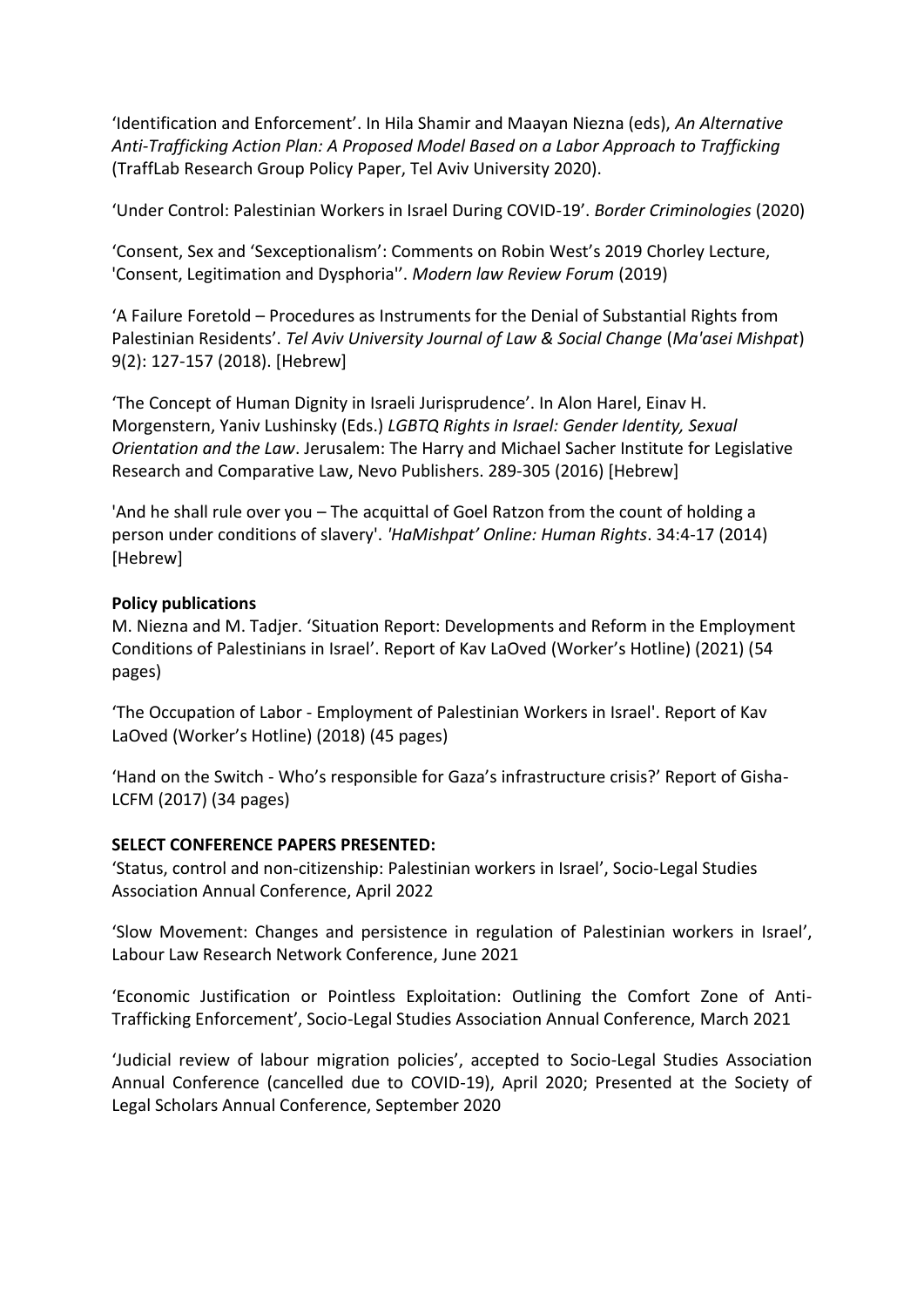'What is modern slavery law really about - 'Unfree labour' as an analytical lens' (poster), Critical Perspectives on 'Modern Slavery': Law, Policy and Society, University of Hull, October 2019

'Consent as Choice within Constraints', Consent: Histories, Representations, and Frameworks for the Future, Durham University, August 2019

'Not Quite Free: Between Forced Labour and Migrant Labour', Beyond Discourse Conference, University of Kansas, April 2019

'Forced Labour of Migrant Workers – Conceptual and Practical Challenges with Legal Definitions'. TraffLab Research Seminar, Tel-Aviv University, February 2019

'A Contextual Approach to Forced Labour: Causes for Migrants' Vulnerability'. World of Work Postgraduate Conference, University of Bristol, April 2018.

'Preventing forced labour: international standards and bilateral arrangements'. Human Rights Research Students' Conference, University of Glasgow, November 2017.

'Obligations Towards Victims Trafficked Outside the State: Sinai Torture Victims'. The 4th Ruppin International Conference on Immigration and Social Integration, May 2016.

#### **Teaching/Education Experience**

| 2018      | High School Tutor, The Brilliant Club. Course title: 'Freedom as a Human<br>Right' |
|-----------|------------------------------------------------------------------------------------|
| 2015-2016 | Coach (volunteer), Feminist Debate Club (Independent)                              |
| 2013      | Schools Debate Coach, YCI Center for Debate and Rhetoric                           |
| 2008-2010 | Educational Program Coordinator, ISEF Foundation, Hebrew University                |
| 2007-2009 | Coordinator (volunteer), Alternative summer camp for youth, an independent         |
|           | social and educational activity.                                                   |

#### **ADMINISTRATION**

2020-Date - Academic Advisor to undergraduate students, Kent Law School 2020-2021 Student representative, postgraduate research students

### **PROFESSIONAL ACTIVITIES**

Co-coordinator - Critical 'Modern Slavery' Study Group, 2020-date Referee of articles for Citizenship Studies and Anti-Trafficking Review Member of the Socio-Legal Studies Association Member of the European Consortium for Political Research standing group on Migration and Ethnicity

#### **PUBLIC ENGAGEMENT**

Member of Board, Hotline for Refugees and Migrants (NGO), 2021-date